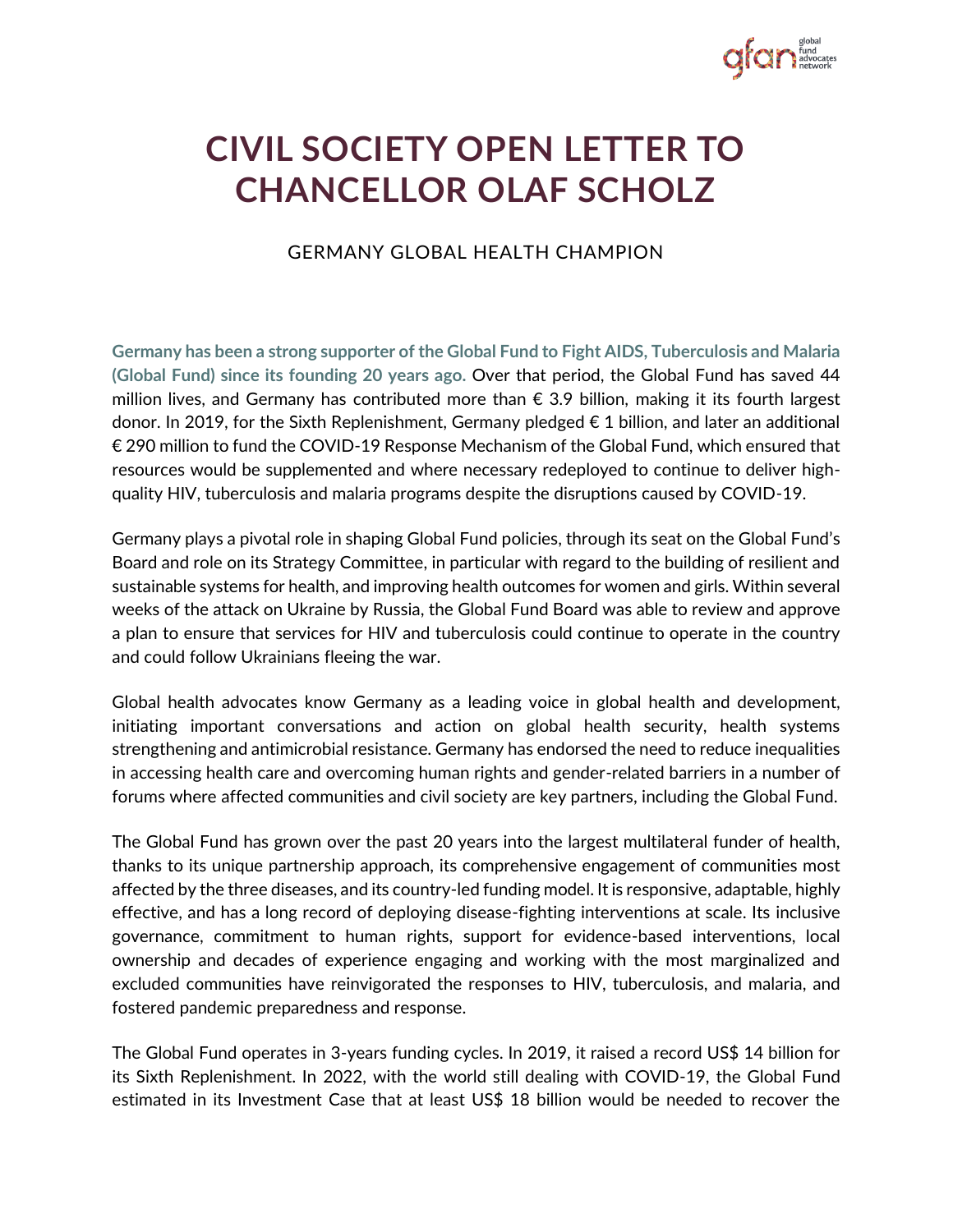

ground lost during the pandemic to accelerate and put us back on track towards the elimination of HIV, tuberculosis and malaria as epidemics by 2030. To meet this financial target, a minimum 30% increase is needed of all Global Fund donors. The United States, as host of the Seventh Replenishment Pledging Conference, has indicated its willingness to pledge US\$ 6 billion, but in order to be made available this funding must be matched two to one by other donors.

**As the host of the upcoming G7 Summit, Germany is in a unique position to influence the outcomes of the Seventh Replenishment.** The Elmau Summit will come at a pivotal moment ahead of the Pledging Conference, scheduled for September. The members of the G7 have accounted for over 80% of the Global Fund's resources to date, and a show of leadership from the G7 Presidency during the summit will be instrumental for the Replenishment to hit its target.

The Global Fund has a pivotal role to play in not only ending HIV, tuberculosis and malaria as epidemics, but also in the response against COVID-19 and the preparation for future pandemics. The Global Fund already invests over US\$ 1 billion every year in building resilient systems for health, and these investments have already made their mark. Experience from years of HIV genetic sequencing in several countries in southern Africa was key to raise the alarm on the rise of the Omicron variant. Across countries benefiting from Global Fund grants, HIV, tuberculosis and malaria health workers pivoted in 2020 to respond to COVID-19, and supported health systems to better resist the influx of patients, and detect upcoming waves early. Investing in health systems that ensure equitable access to quality prevention and care is our best insurance policy against novel pandemics, and will be the key to ending the world's most lethal infectious diseases.

**We, the undersigned global health advocates, ask the German government:** 

- **to increase by 30% the pledge it made at the Sixth Replenishment Conference in Lyon, to bring it to € 1.3 billion in 2022.** This is not an unreasonable ask – given Germany's contribution to the COVID-19 Response Mechanism, it does not represent an increase from its total contribution over 2020-2022; and
- **to create momentum among G7 members by using the summit as a platform to announce its pledge**, and uphold the group's commitment to building a more equitable world.

*Signed by 161 civil society and community organizations from across the world:*

Action against AIDS Germany Action Medeor Deutsches Medikamenten-Hilfswerk Action Santé Mondiale / Global Health Advocates Advocacy Network Africa (AdNetA) Advocates of Hope for Community (AHFCO) AFEDEC Association des Femmes Engagées pour le Développement du Cameroun Africa Japan Forum Agos Canada Nord Kivu Agos Gabon Aide Internationale pour le Développement Durable (AIDD)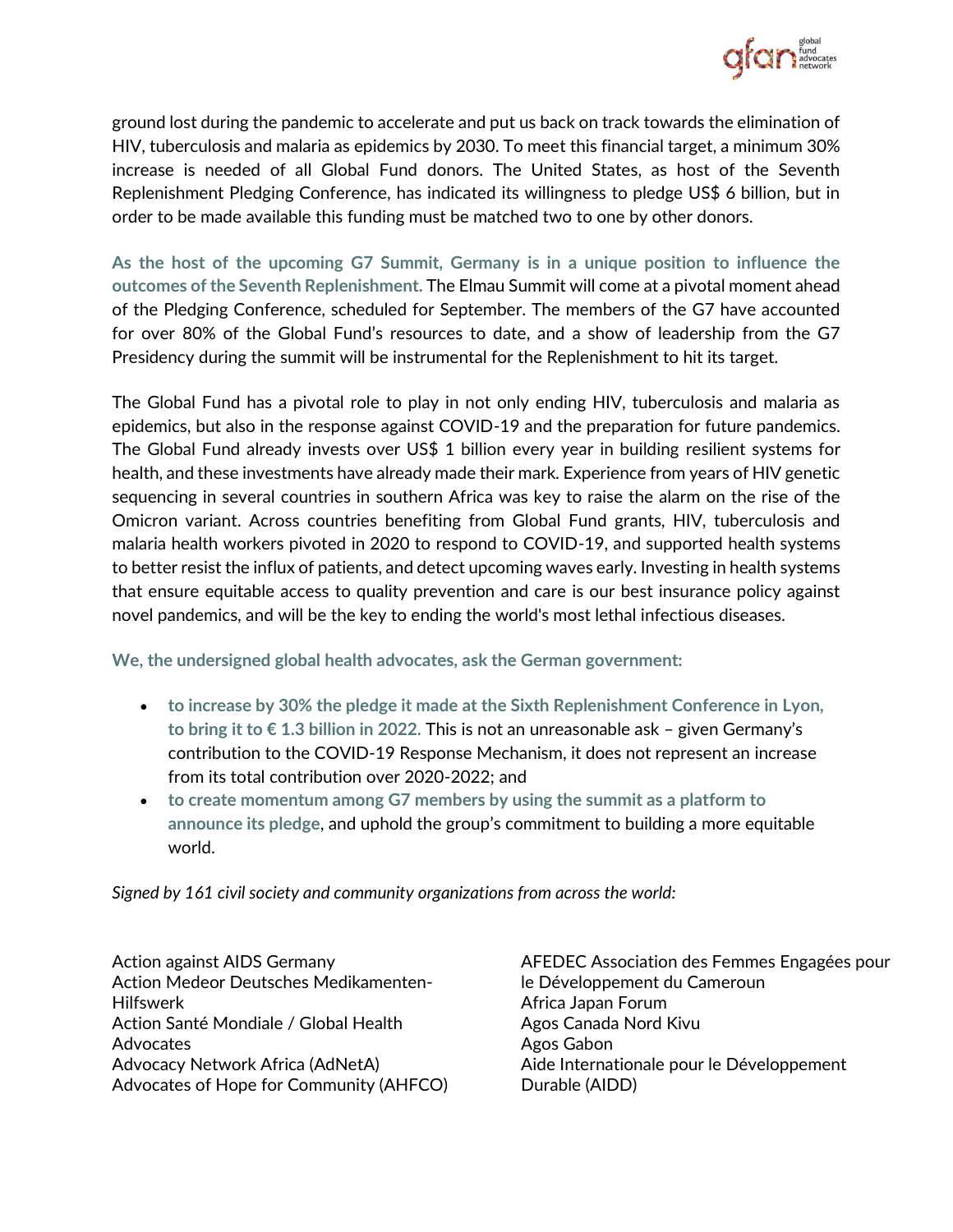

Aide Internationale pour le Développement Durable (AIDD) AIDES AIDS Action Europe Aids Foundation of South Africa Aids Healthcare Foundation (AHF) AIDS-Fondet (Danish AIDS Foundation) Aidsfonds Alliance for Public Health Alliance for Sustainable Development Organization (ASDO) Armée des Jeunes Contre le Paludisme en RDC Ashar Alo Society ASOS (Action Socio-sanitaire Organisation Secours) Association Act For Welfare Association d'Aide à l'Education de l'Enfant Handicapé (AAEEH) Association des Jeunes Juristes du Niger (AJJN) Association des Victorieux de la Tuberculose Ultra-Resistante (AVTUR – RDC) Association For Promotion Sustainable Development Association Jiguiya Yeleen Association Nationale de Soutien aux Seropositifs et Makades du Sida (ANSS Burundi) Association Nigérienne des Scouts de l'Environnement (ANSEN) Association of Positive Youths Living with HIV/AIDS Enugu State Nigeria BlackPride Communications and Projects Bloyta Projects BONELA (The Botswana Network on Ethics,Law & HIV/AIDS) BUKO Pharma-Kampagne Canadian Partnership for Women and Children's Health (CanWaCH) CEHRDF Germany Center for Media Advocacy for Mother and Child (CAMAC) Center for Popular Education and Human Rights Ghana (CEPEHRG) Centre for Environment, Human Rights & Development Forum – CEHRDF Centre for Popular Education and Human Rights, Ghana Centre International de Formation en Droits Humains et Développement Durable (CIFDH/DD)

Child Watch Civil Society For Malaria Elimination (CS4ME) Civil Society on Malaria Control, Immunization and Nutrition (ACOMIN) Club des Amis Damien "CAD" Coalition of Women living with HIV and AIDS Coalition PLUS Community Working Group on Health (CWGH) – Zimbabwe Consolation East Africa Deutsche Aidshilfe Deutsche Stiftung Weltbevölkerung (DSW) Dorcas orphanage Centre Tiko EANNASO ECOM – Eurasian Coalition on Health, Rights, Gender and Sexual Diversity **Equipop** Eswatini Coalition on TB Eurasian Women's Network on AIDS Evangelisch – Methodistische Kirche, **Weltmission** Female Plus FLOWER Foaster Foundation For Healthcare Uganda Focus for the Future Generation Forum for the Promotion of Gender Equity and Moral Values Friends Frangipani Inc-PNG Friends of the Global Fight Against AIDS, Tuberculosis and Malaria Frontline AIDS GFAN Ghana Coalition of NGOs in Health Global Citizen Global Fund Advocates Network Asia-Pacific Global Health Italian Network Good Health Community Programmes Health 4 Men Ghana Health GAP HERO Network Hi Voices Hope and Trust Hope for Future Generations Ilias Centre Impact Essentials, Ghana Impact Santé Afrique International Youth Council-Yemen (IYCY) Jeunesse Congolaises Vers la Voie du Savoir Kenya AIDS NGOs Consortium (KANCO)